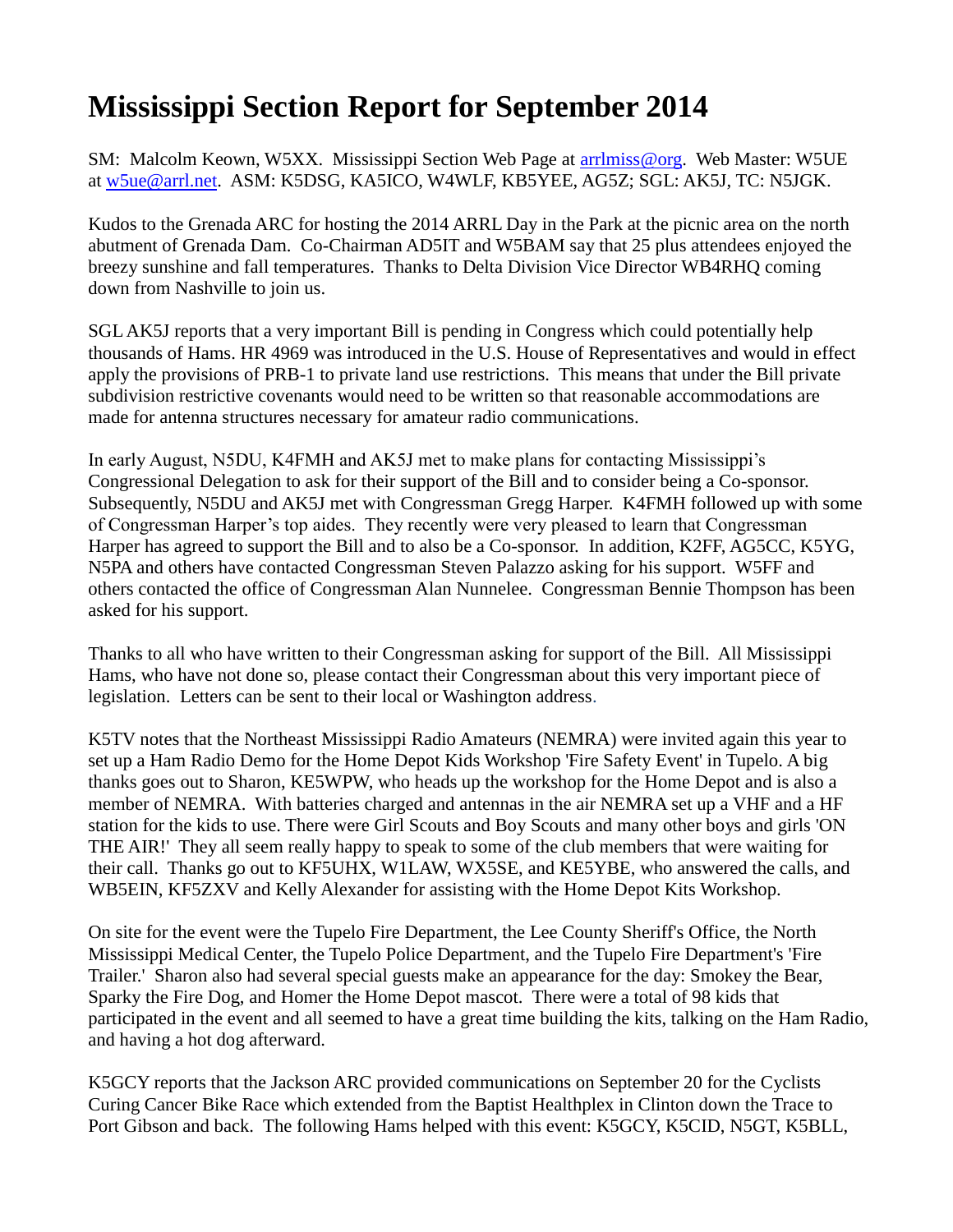WB8BZH, K5RWB, KG5IN, AF5QD, KC5VTN, K5IMT, N5DU. KE5JKD, and KE5WAC. About 200 riders participated, and there were no problems. Thanks to WB8BZH for providing use of the Salvation Army Comm Trailer. Gary also reports that on October 5 JARC worked the 5K walk/run for the Diabetes Association. A record number of walkers/runners (1500) participated. Those JARC members supporting the event were, K5GCY, K5CID, K5KKD, and AF5QD.

Vicksburg ARC Activities Chairman N5KWT notes that the Club again provided communications for the Annual Five Mile Run/Walk Across the River starting at the Welcome Station on the Mississippi Side of the River with the 2.5-mile turnaround near Delta, Louisiana with some 900 plus runners/walkers participating. Two runners went down with physical problems. VARC participants were able to facilitate immediate medical attention. Besides Don, VARC Members stationed along the race course were K5IMT, N5JGK, W5WAF, and W5XX.

The First Annual Meridian Swapfest will be held on Saturday October 25, 2014 from 8 AM to 1 PM at the Convention Room on the backside of The Checker Board Restaurant in Meridian. The Checker Board Restaurant is located on South Frontage Road between exit 152 and 153 just off of Interstate 20/59. Admission will be \$3 each or \$5 for each Family, tables are \$5 each which includes one free entry, and children under 12 are free. Talkin is on 146.700 (100 Hz tone) or CB Channel 20. There will be door prizes, and breakfast and lunch will be available from the buffet in the Checkerboard Restaurant. For table reservations, a Swapfest Flyer, a map of the location, or any additional information, please contact: Shelly (KI6DES) Phone: (210) 383-2668 email: [ki6des@gmail.com.](mailto:ki6des@gmail.com)

K1REZ reports that the members and leaders of the Mississippi Digital Amateur Radio Club are actively building these four interconnected digital networks into an efficient and effective statewide Digital Traffic Net, to handle emergency communications throughout the state of Mississippi, during emergencies and disasters. Although the members of the MS-DARC's Amateur Radio Emergency Services (ARES) Team are scattered all over the state, during an emergency or disaster in Mississippi, they activate their P2P, NBEMS, Packet, and BroadBand HamNet Stations into one cohesive digital traffic net which will serve the state well during times of need.

During October the P2P NVIS Frequency schedule for Mississippi will be:

9:00 AM -6:00 PM: 7079.9 kHz USB Center Frequency, 7078.4 USB Dial Frequency 6:00 PM -9:00 AM: 3595.9 kHz USB Center Frequency, 3594.4 USB Dial Frequency

and the October NBEMS NVIS frequency schedule will be:

9:00 AM -6:00 PM: 7078.4 USB 1000 Hz on the waterfall 6:00 PM -9:00 AM: 3594.4 USB 1000 Hz on the waterfall

Rez further notes that the MS-P2P-Email-Net's 24/7 Practice Net and the MS-NBEMS Net's 24/7 Practice Net will both switch gears and become 24/7 EmComm Nets handling only Priority, Health and Welfare, and EMERGENCY traffic for the duration of the activation. During EmComm activations please keep informal messages on these frequencies to a bare minimum. During an EmComm event there will be a Net Control Operator on the NBEMS Net 24/7 to direct traffic. Other digital frequencies will be assigned as needed for tactical digital nets. Secure traffic will primarily take place on Winmor P2P, but when transmitted on NBEMS will follow a prearranged one transmission per frequency, multifrequency schedule using fldigi, flwrap, flmsg and Base 256 compression, to prevent interception and reading by casual listeners and media personnel with scanners and fldigi software. To learn more about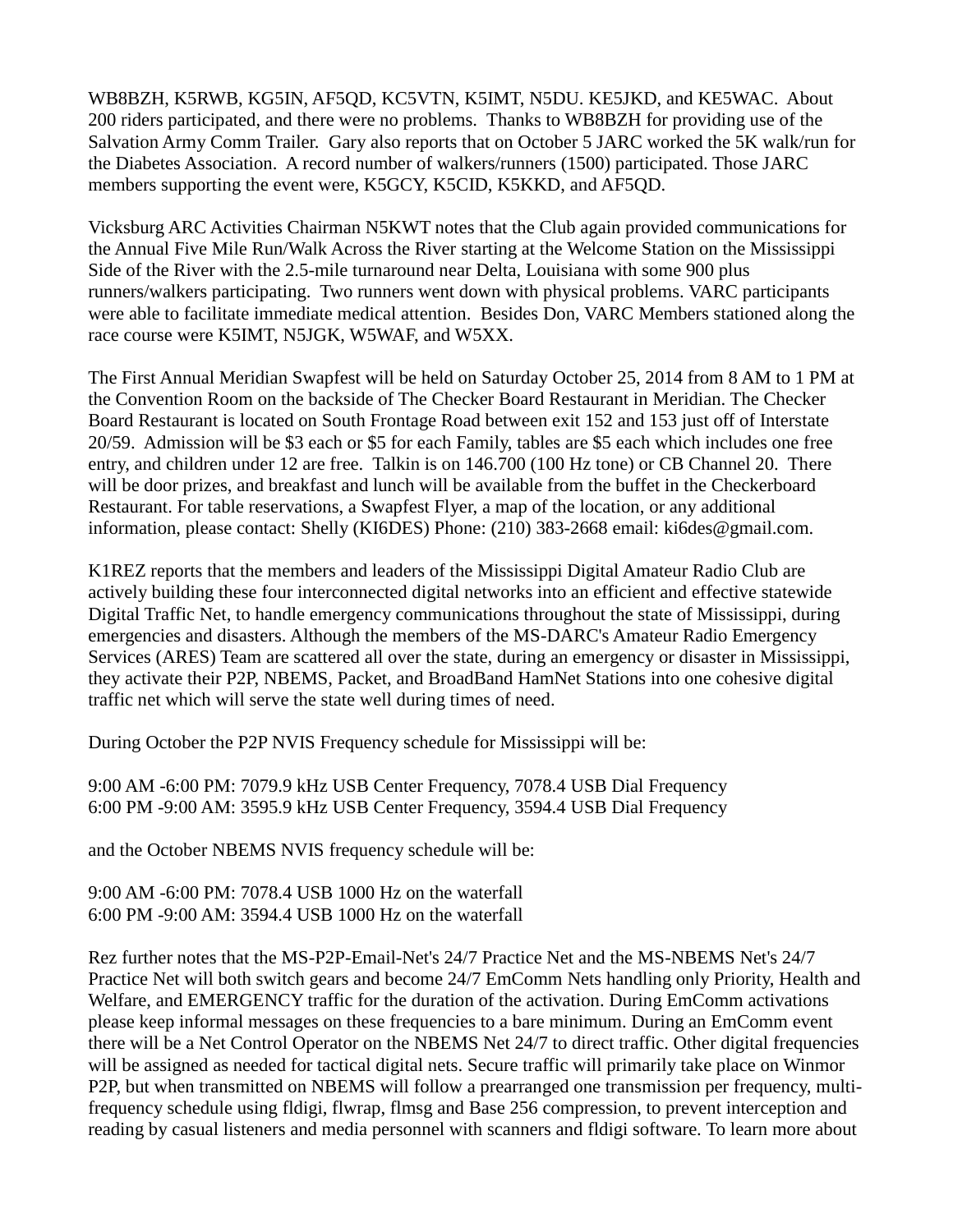digital Amateur Radio in Mississippi and how you can get into it, visit [www.MSDARC.org.](http://www.msdarc.org/)

Welcome to the following new Hams in Mississippi in September: KG5DFK, Dave -Gulfport; KG5DGY, James -Laurel; KG5DKG, Francis -Hattiesburg; KG5DWI, Jason -Biloxi; KG5DWJ, Raymond -Ocean Springs; KG5DWK, Courtney -Diamondhead; KG5DWL, David -Ocean Springs; KG5DXG, Matieu -Picayune; KG5DZW, Clyde -Madison; and KG5EDC, Patricia -Starkville.

Also welcome to the following new ARRL Members in September: KG5AFG, John -Biloxi; KG5BMF, Barbara -Pearl; KG5DGY, James -Laurel; KG5DHZ, Dennis -Byhalia; KB5DRD, Ken -Nettleton; KB5GGQ, Brian -Pearl; KE5HYT, Bryan -Rienzi; KF5OGN, Charles -Brandon; W4PMC, Paul - Southaven; KE5QZN, Glen -Gulfport; KF5TNV, Patrick -Pearl; AG4YA, Robert -Lucedale; and WB5YFS, Ed -Union. As of September 30 ARRL Membership in Mississippi was 1,152 down 1 from our record of last month. Thanks to all who promote ARRL Membership!

And last but not least, welcome to WX5SE as EC for Itawamba County.

Congratulations to to the following on their upgrades: KG5BLE, Robert -Columbia; KG5CDK, Larry Ocean Springs; KG5CMQ, Ernie -Brandon; KG5CMR, Ernest -Brandon; WD5KFH, Daniel -Long Beach; and KF5RFA, David - Brandon.

DEC/EC Monthly Reports for September 2014: KF5EZT (Rankin) (also August Report), AE5FE (Lauderdale/Clarke), KE5KTU (Hinds, Copiah, Madison), K5MOZ (Jackson), WX5N (Prentiss and Tishomingo), WA5TEF (Lee), and KE5WJN (Pearl River).

Club Newsletter/Reports (Editor): Mississippi Coast ARA (KC5KMU), Meridian ARC (W5MAV), and the Northeast Mississippi ARA (KB5NMB).

Regret to report the passing of three Mississippi hams in September: K5BFA of Jackson, a retired surgeon at the Med Center; N5RSF of Charleston, a WWII veteran and long time checkin to the MSPN; and N5MEI of Meridian, a retired Master Sargent in the Mississippi Air National Guard.

HF Net Reports - sessions/QNI/QTC (Net Manager)

Magnolia Section Net 30/1215/1 (K5DSG) MS Baptist Hams Net 4/23/0 (WF5F) MS-P2P-Email Network 10/54/67 (K1REZ) MS-NBEMS Network 30/240/240 (KD5NDU) MSPN 30/2072/14 (K5NRK) MS Slow Net 22/39/0 (W3TWD)

VHF Net Reports - sessions/QNI/QTC (Net Manager)

Booneville and Prentiss County Net 4/28/0 (WX5N Capital Area Em Net 4/64/0 (K5XU Chickasaw ARA Net 5/103/0 (N5PYQ Delta ARES Simplex Net 4/20/0 (K5JAW)